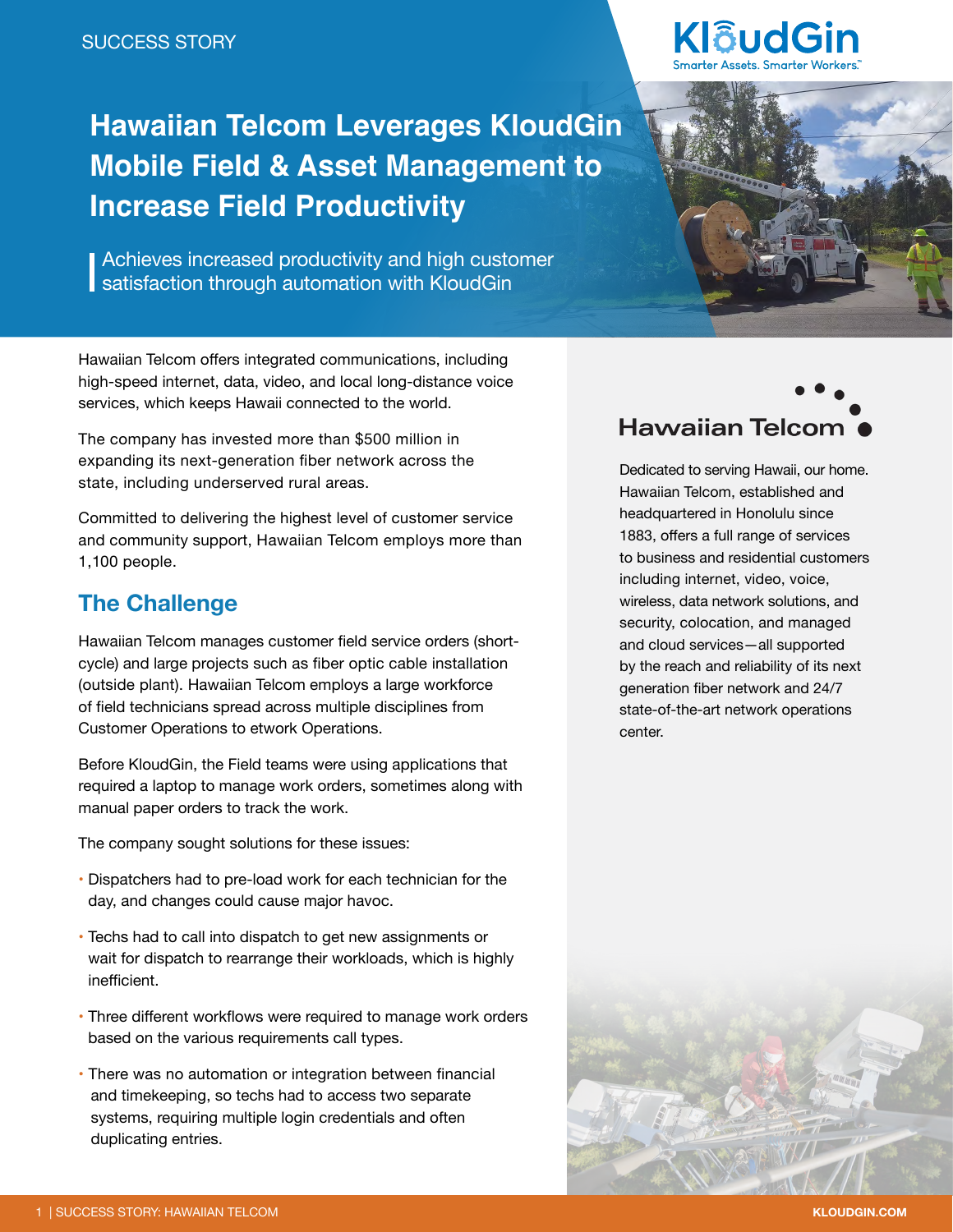### **The KloudGin Solution**

Hawaiian Telcom embarked on a mission to replace their old systems and build a foundation for future success through self-supportive field operations.

Hawaiian Telcom implemented the KloudGin Mobile Field Service & Management Suite which includes scheduling and dispatch, time clocking, dashboards, and reporting. This has enabled Hawaiian Telcom to manage workflows with either automatic or manual scheduling through a single, easy-to-use platform.

In addition to short-cycle work, Hawaiian Telcom uses KloudGin for fiber optic cable installation projects across all the Hawaiian Islands. Long-cycle fiber project details, schedules, budgets, and tasks are defined in KloudGin and then routed for approval and build cycles.

The KloudGin platform manages unique processes specific to the telecom industry. These processes include Drops, Installs, and projects requiring work completion between repair and conduit crews.

#### **ERP Integration**

Work orders are created for employee and subcontractor crews who use the Mobile App to clock their time against tasks. Managers complete the work orders, charge labor hours to the job, and inventory is tracked and sent automatically to PeopleSoft ERP.

#### **GIS Integration**

KloudGin is also integrated with Hawaiian Telcom's Fleet Management System, Geotab, to help monitor technician productivity. KloudGin updates work orders with the exact location of terminals and crossconnects on a map to provide driving directions for the technicians.

### **The Results**

#### **Outstanding Customer Service**

With KloudGin, Hawaiian Telcom has improved the customer experience in terms of meeting expectations.

#### **QUICK FACTS**

- **Completion rates of both installs** and repairs increased from 80% to 87.3%
- **Repair time improved 10-15%**
- **Appointments met to date** increased to 93.5%
- **Average hours per install reduced** from 4.2 hours down to 3.96 across the state
- **Automation eliminated human** error and provided faster revenue recognition
- **•** Field crews get automated work order assignments in a single mobile app
- **Dispatch operations gained** efficiencies and eliminated routing inefficiencies
- **Automated timekeeping** and approval process
- **Financial and schedule risks are** highlighted through notifications

#### **SOLUTION SUMMARY**

- **Field Service Suite**
- **Asset Management Suite**
- Mobile App
- **Connected Customer**
- GIS & ERP Integration

With KloudGin, all Hawaiian Telcom field crews have a single native mobile app which is easy to use, deploy, and maintain. Moving to automated scheduling is driving better operational efficiency and use of our resources. We are also excited about deploying additional modules, such as Connected Customer, which will greatly improve the customer experience.

BEN MORGAN | VICE PRESIDENT OF CUSTOMER OPERATIONS